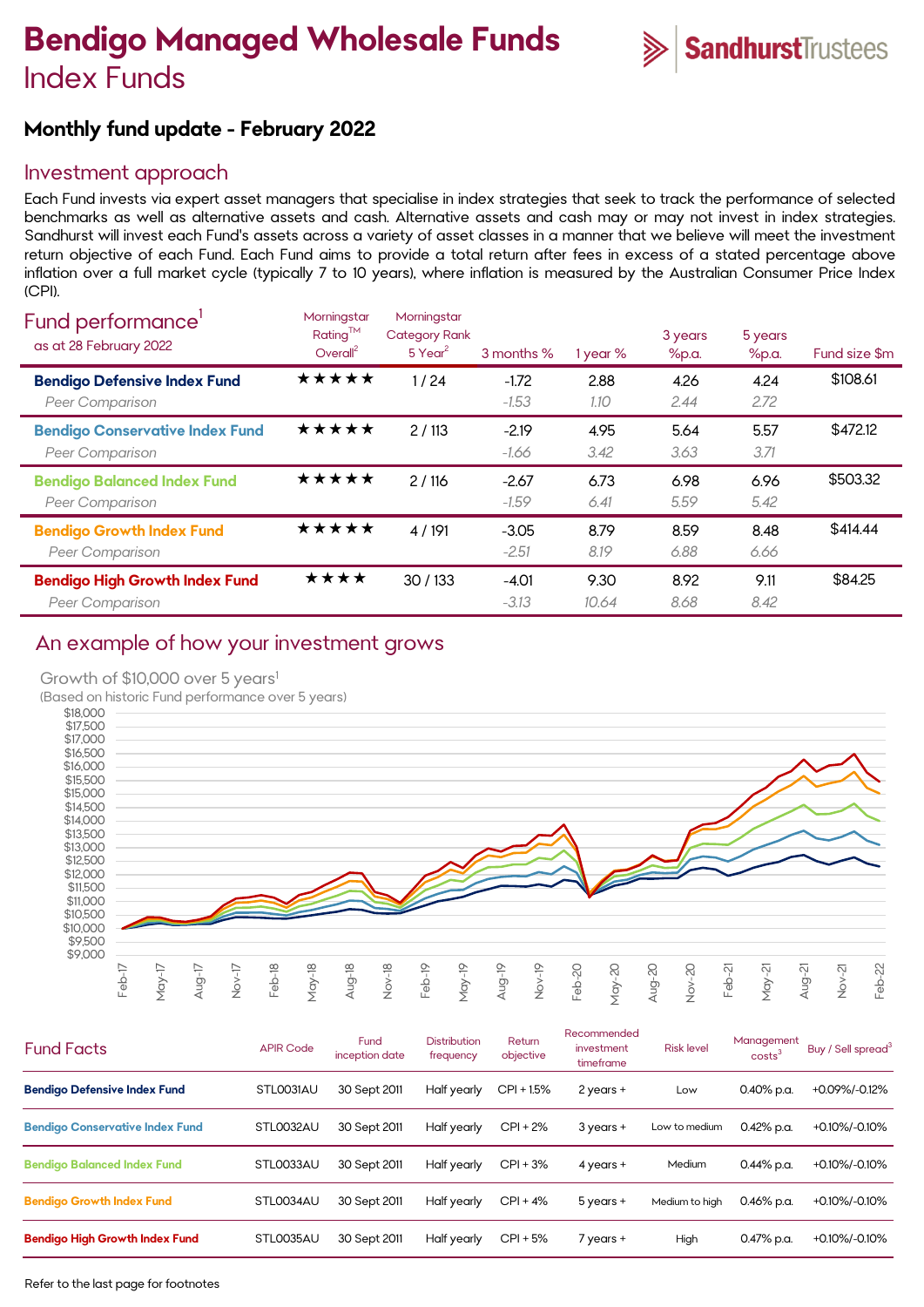## Asset allocation

#### **Bendigo Defensive Index Fund**



## **Bendigo Conservative Index Fund**



# **Bendigo Balanced Index Fund**

## ■ Aust Sh 20.9% ■ Int Sh 25.8% Int Sh (Hedged) 5.1% Property & Infra 0.7% ■ Cash 19.0%  $\blacksquare$  Int FI 2.9% **Aust FI** 25.6% Alternative 0.0%

## **Bendigo Growth Index Fund**



## **Bendigo High Growth Index Fund**

| $\blacksquare$ Aust Sh | 34.8% |
|------------------------|-------|
| $\blacksquare$ Int Sh  | 30.7% |
| Int Sh (Hedged)        | 17.5% |
| Property & Infra       | 2.8%  |
| $\blacksquare$ Cash    | 14.2% |
| $\blacksquare$ Int FI  | 0.0%  |
| $\blacksquare$ Aust FI | 0.0%  |
| Alternative            | 0.0%  |
|                        |       |

| <b>Unit prices</b>                     | Application | Withdrawal |  |
|----------------------------------------|-------------|------------|--|
| as at 28 February 2022                 | price       | price      |  |
| <b>Bendigo Defensive Index Fund</b>    | \$1.13133   | \$1.12896  |  |
| <b>Bendigo Conservative Index Fund</b> | \$1.29452   | \$1.29193  |  |
| <b>Bendigo Balanced Index Fund</b>     | \$1.45762   | \$1.45471  |  |
| <b>Bendigo Growth Index Fund</b>       | \$1.68296   | \$1.67960  |  |
| <b>Bendigo High Growth Index Fund</b>  | \$1.74185   | \$1.73837  |  |

# Make the most of your investment

#### **You need \$50,000 to start an investment in one of our Bendigo Managed Wholesale Funds**

**The power of compounding**

Compounding can be a powerful tool in wealth creation. Reinvesting distributions can be one of the easiest and cheapest ways to increase your holdings over time. You're compounding your investment's growth by continually adding more units which, in turn, will generate distributions of their own.

## **Why not reinvest your half yearly distributions?**

**The benefits of making it regular**

Making regular contributions to your investment can both grow your investment and smooth the effects of market highs and lows.

#### **Why not add a Regular Savings Plan to your**

**investment? You can establish one from as little as \$50 per month.** 

You can also use BPAY® to add to your investment at any time with as little as \$100. See your statement for your BPAY reference number.

® Registered to BPAY Pty Ltd ABN 69 079 137 518

## Do you have any questions?

For further information contact us on 1800 634 969 or visit our website: www.bendigobank.com.au/managedfunds